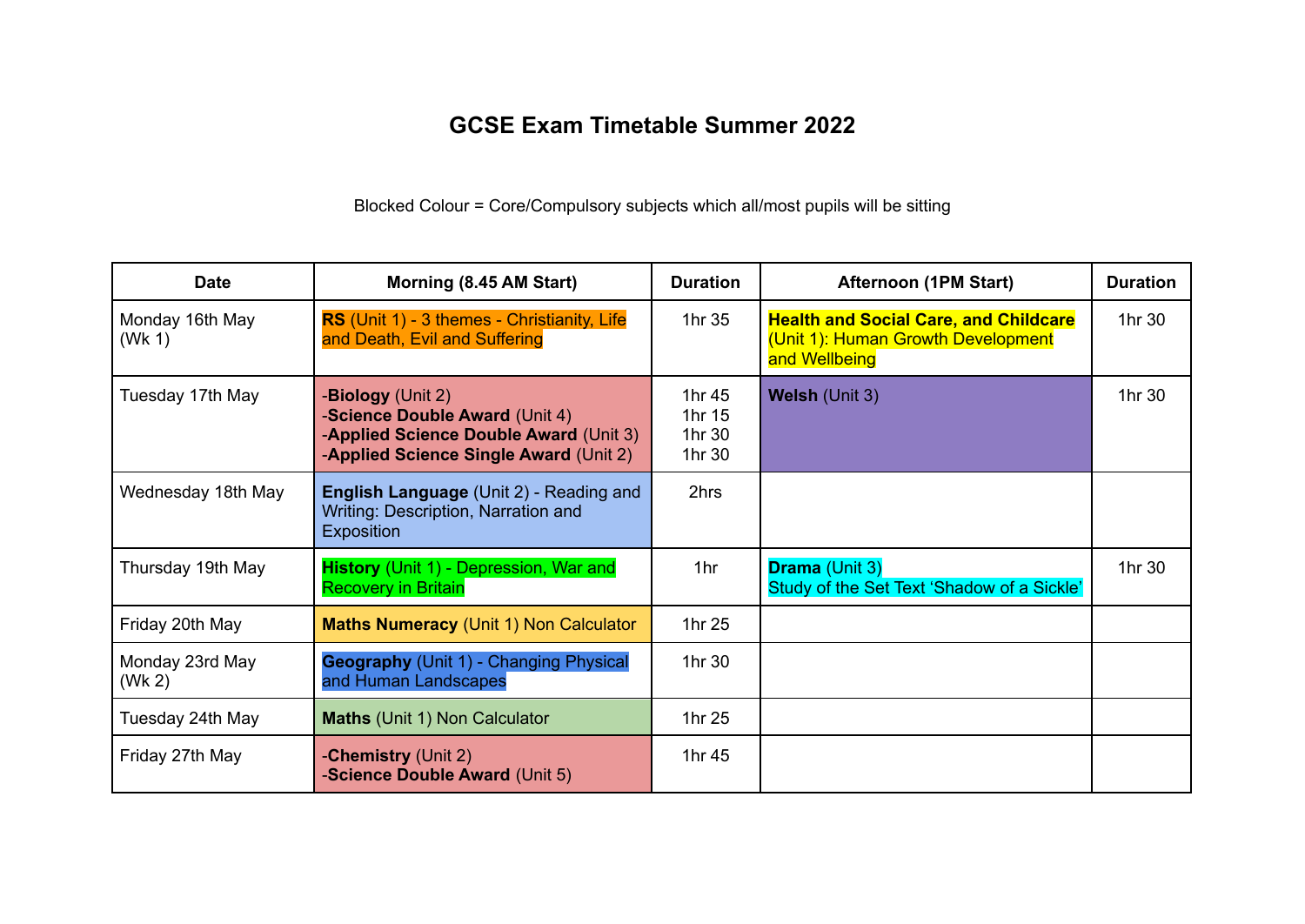|                            |                                                                                                                    | 1hr 15           |                                                                                 |                     |  |  |  |  |
|----------------------------|--------------------------------------------------------------------------------------------------------------------|------------------|---------------------------------------------------------------------------------|---------------------|--|--|--|--|
| <b>Half Term</b>           |                                                                                                                    |                  |                                                                                 |                     |  |  |  |  |
| Tuesday 7th June<br>(Wk 1) | <b>Maths Numeracy (Unit 2) Calculator</b>                                                                          | 1hr 25/35        | <b>Geography (Unit 2) Environmental and</b><br><b>Development Issues</b>        | 1hr 30              |  |  |  |  |
| Wednesday 8th June         |                                                                                                                    |                  | -Physics (Unit 2)<br>-Science Double Award (Unit 6)                             | 1hr 45<br>1hr 15/45 |  |  |  |  |
| Thursday 9th June          | Welsh (Unit 4)                                                                                                     | 1hr 30           | RS (Unit 2) 3 themes - Christianity,<br><b>Relationships and Social Justice</b> | 1hr 35              |  |  |  |  |
| Friday 10th June           | English Language (Unit 3) - Reading and<br>Writing: Argumentation, Persuasion and<br>Instructional                 | 1hr 30           |                                                                                 | 1hr 30              |  |  |  |  |
| Monday 13th June<br>(Wk 2) | <b>History</b> (Unit 2) - Changes in South Africa<br>1948-1990                                                     | 1 <sub>hr</sub>  |                                                                                 |                     |  |  |  |  |
| Tuesday 14th June          | Maths (Unit 2) Calculator                                                                                          | 1hr 25/35        |                                                                                 |                     |  |  |  |  |
| Wednesday 15th June        | -Biology (Unit 1)                                                                                                  | 1hr 45<br>1hr 15 | <b>Product Design (Unit 1)</b>                                                  | 2hrs                |  |  |  |  |
|                            | -Science Double Award (Unit 1)<br>-Applied Science Double Award (Unit 2)<br>-Applied Science Single Award (Unit 1) | 1hr 30<br>1hr 30 | <b>Fashion and Textiles (Unit 1)</b>                                            | 2hrs                |  |  |  |  |
| Friday 17th June           |                                                                                                                    |                  | -Chemistry (Unit 1)<br>-Science Double Award (Unit 2)                           | 1hr 45<br>1hr 15    |  |  |  |  |
| Monday 20th June<br>(Wk 1) | -Physics (Unit 1)<br>-Science Double Award (Unit 3)                                                                | 1hr 45<br>1hr 15 | <b>ICT</b> (Unit 3)                                                             | 1hr 30              |  |  |  |  |